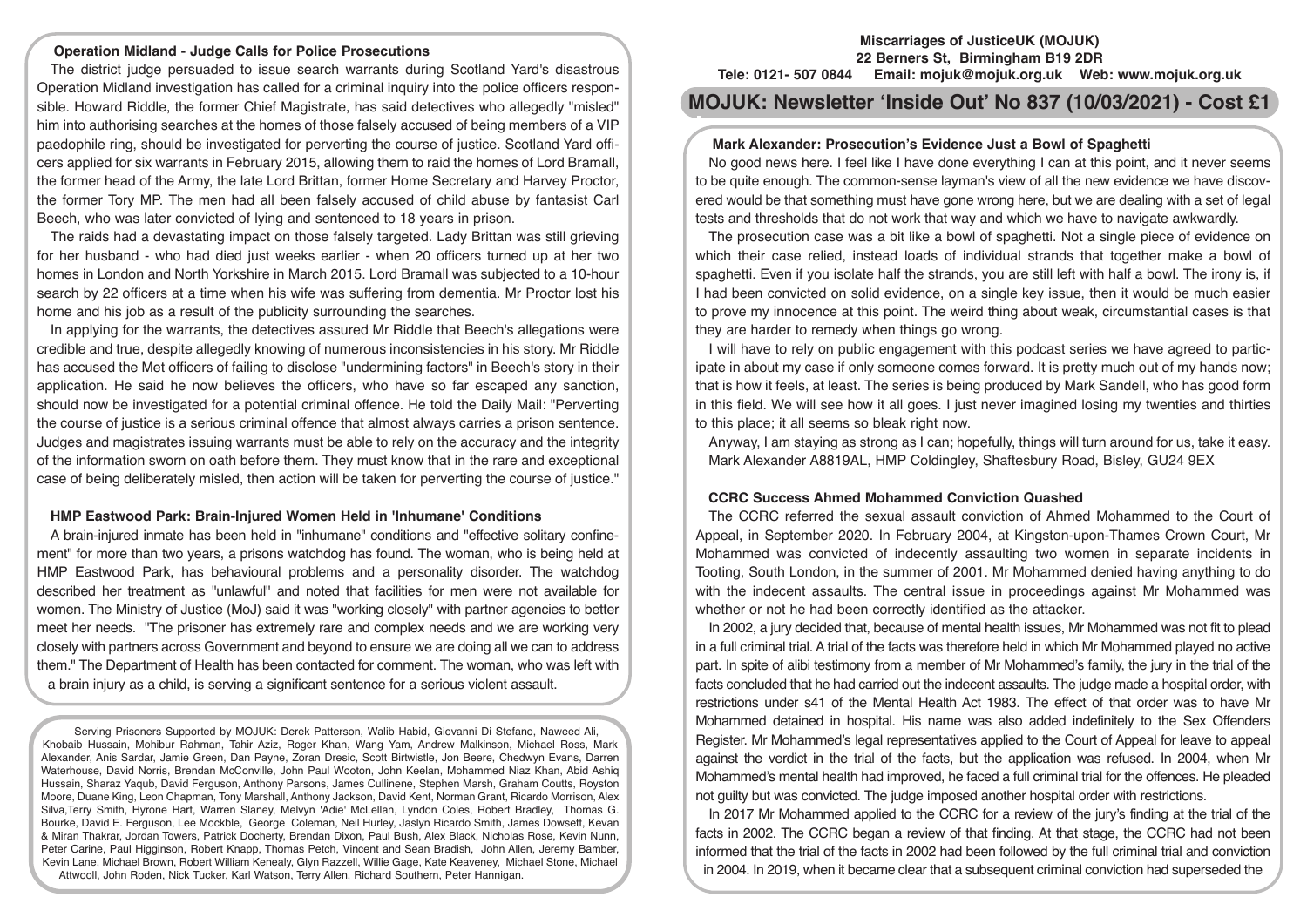finding at the trial of the facts, the CCRC focussed its attention on the conviction at the full trial. During its review the CCRC used its section 17 powers extensively to obtain material from the police, the Crown Court, the Court of Appeal, National Offender Management Service (NOMS), NHS records and the Forensic Archive. The Crown Prosecution Service no longer had any papers and the defence solicitors had gone out of business and their files destroyed.

#### *Court of Appeal, Analysis and Conclusion*

39. We have been struck by the great disparity between all the initial descriptions and details of the assailant in 2001 and the actual appearance of the appellant. Nevertheless, we acknowledge Mr Connolly's argument that a verbal articulation of an offender's appearance may well fall short of a subsequent certain recognition on an identification parade and two complainants did independently identify the appellant and convinced two juries of the reliability of their identification. Against this, and what we find to be certainly established, is the fact of the greater similarity of S's physical appearance to all the initial descriptions provided in 2001, which would not have been known to either the complainants or the juries. Undermining Mr Connolly's 'wider considerations' point, this includes one of the complainants assaulted around midnight on 23/24 August, during which time the appellant was 'lost', and who attended at the identification parade and did not identify him as her assailant.

40.This factor certainly would not be sufficient to upset the safety of the conviction and we understand the reason why the single judge considering the application for permission to appeal in 2002 would reject it as a basis for doing so in the context of what was to all intents and purposes a textbook Turnbull direction. Nor do we regard it as conclusive proof that S was responsible for the assaults. However, we find it implausible to regard the question of identification as distinct from the mobile phone.

41. We agree with Mr Thomas's submission that its location, situation and condition rendered the mobile phone significant in the investigation, which is obviously how the police regarded it contemporaneously to the assault upon KF. The physical description and other known details of its likely recent handler/user make it the more so. In 2002/2004 it is understandable why the jury could dismiss the presence and potential import of the mobile phone that had been found; the gender, age and ethnic origin of its owner were unknown. However, the DNA evidence matching it to S now provides that information and makes it a crucial part of the identification process. If the present information had been accessed by the police in 2003, at a time when S's profile became available for comparison, we would be astonished if he had not been interviewed and relevant further inquiries made.

42. The information regarding the character of S is further grist to the mill of this appeal. We make clear that we do not consider that it is, of itself, determinative of S's likely involvement in the assaults or propensity to commit assaults such as those complained of by KF and EM. What is more, whilst we agree with Mr Thomas that Braithwaite does not establish that nonproven allegations will inevitably be regarded as without the necessary substantial probative value, this, and the issue of 'satellite litigation', would need to be argued at trial in relation to certain aspects of the information that has come to light and, as Mr Thomas frankly concedes, would not necessarily be determined in the appellant's favour.

43. However, we have come to the certain conclusion that the details of the police caution which S received in 2003 would be admissible. As Mr Thomas adopted the point, and Mr Connolly reasonably conceded it when Lavender J posited the issue, this evidence goes not to propensity, but to rebuttal of a coincidence. That is, the coincidence that another man matching the description of the assailant, who in 2003 was known to have ridden a bicycle late at night in the same area of the

Fellow leader Eldridge Cleaver was forced into exile in Algeria, and David Hilliard was on trial for threatening to kill president Richard Nixon. For a small revolutionary organisation the loss of so many leading activists was a crushing blow. To many members a retreat into the party's community programmes seemed to be the only way to survive. But "serving the people" pulled towards engaging with the state. To fund the breakfast clubs and clinics party activists applied for charitable grants, and to win them they had to make friends with local politicians. This arrangement soon took a turn towards standing in local elections on a radical ticket. The state was using a combination of repression and incorporation to fragment the organisation. In the years that followed many Panther activists either drifted towards mainstream politics or fell away from activity all together. By the mid-1970s all that remained of the fire of the late sixties was embers, and with it went the hopes of millions of people. But capitalism is built on oppression and exploitation, and therefore is always prone to explosions. The rage of the poorest would be felt many more times before the eruption of the Black Lives Matter movement in 2014. The fact that today the history of the Black Panthers is once again relevant to many newly radicalised people—black and white—is surely the revolution's revenge.

#### **1,338 People Serving an IPP Sentence in Custody Following Recall.**

As at 31 December 2020, there were 1,338 people serving an IPP sentence in custody following recall. This is approximately 28% of all offenders who have been released on an IPP licence. On 31 December 2020, 812 recalled IPP offenders were known to be still in custody more than a year after their recall.These figures have been drawn from the Public Protection Unit Database held by HMPPS. As with any large-scale recordingsystems, the figures are subject to possible errors with data migration/processing. The power to recall is a vital public protection measure andall individuals on licensed supervision in the community are liable to recall to prison if they fail to comply with the conditions of their licence in such a way as to indicate that their risk may no longer be effectively managed in the community. It falls to the independent Parole Board (PB) to determine whether it is safe to re-re-release offenders serving an IPPsentence following recall. Consequently, where an offender has spent more than one year in custody following recall, it is because the PB has judged that their risk is too high for them to be safely managed afresh on licence in the community.Our primary responsibility is to protect the public; however, HMPPS remains committed to safely reducing the number of prisoners serving IPP sentences in custody.

#### **Where's the Early Release?**

*Serving Prisoner HMP Highdown:* I'm truly disgusted that low-risk prisoners with less than 6-months to serve are not being considered for early release. We have all lost access to Release on Temporary Licence (ROTL), yet no days have been deducted from our sentences because, apparently, changing your life for the better is a 'privilege'. All the prisoners who have come before us have had access to ROTL's and resettlement, and I totally understand why they are currently unavailable, but no days have been deducted to cover this loss and that doesn't seem fair. HMP Downview has a huge amount of Covid cases and more than half of the staff are off with Covid, but us low-risk prisoners are still left in our rooms for 23-hours a day with no education, minimal jobs and scarce healthcare. Governors have a legal obligation to keep us safe but locking us in our rooms for 23-hours a day is not keeping us safe as our mental health suffers and the effects of this can be damaging and long-lasting. To a governor, each person imprisoned is a profit in budget for their prison, it is said that see us as a payday rather than human beings with families. None of us have been sentenced to death, yet it seems that this is what is happening in prisons right now. And it seems like the Prison Service couldn't care less.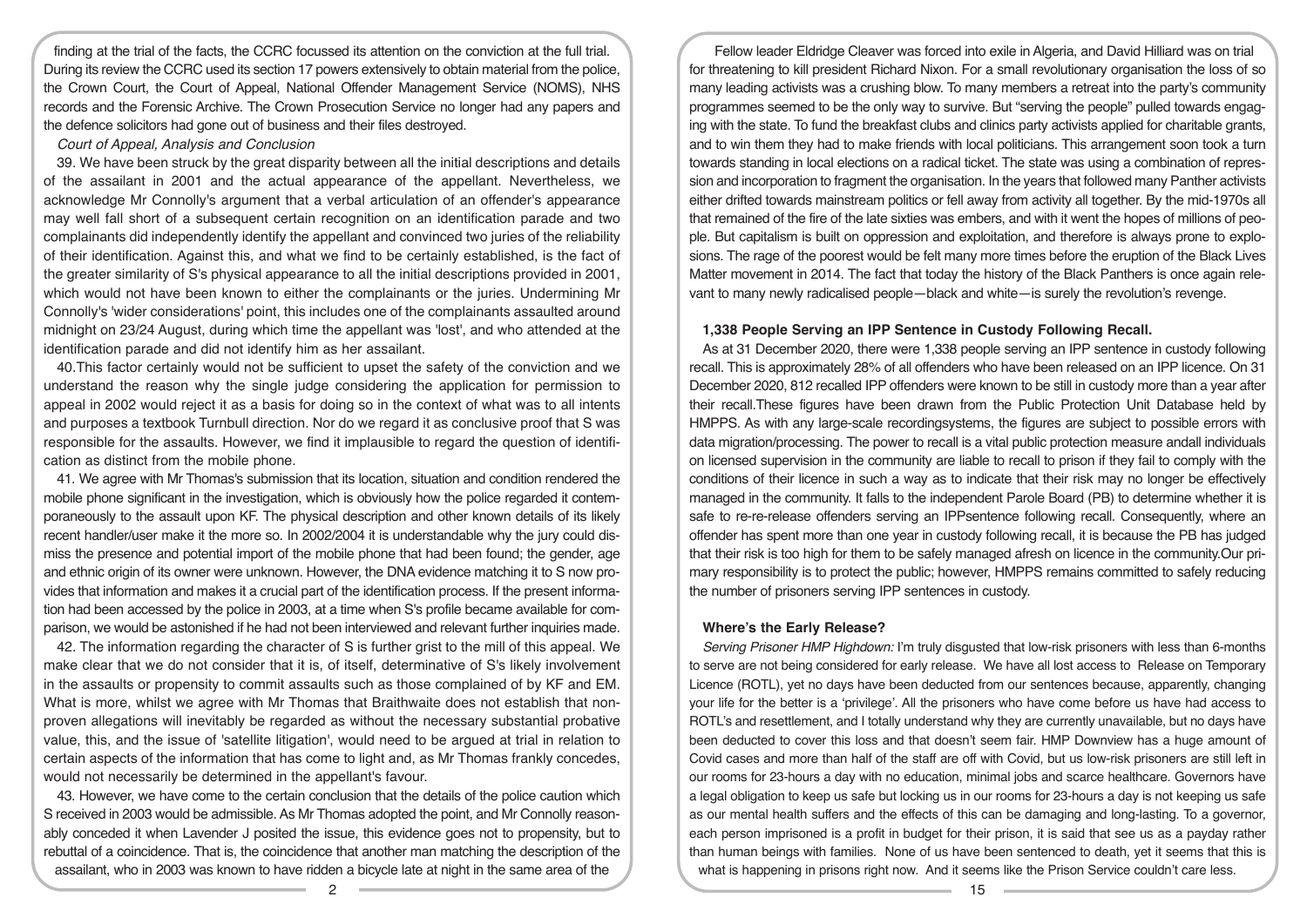California College students Huey P Newton and Bobby Seale wanted working class black people to get organised. They formed the Black Panther Party for Self-Defence in 1966 and began by addressing the terrible conditions in which most people around them lived. Their party said no more black people should be sent to fight in Vietnam. It wanted decent jobs for black people, houses that were fit to live in and schools that taught black history. And, most famously, it wanted racist police out of black communities. Fed up with official politics, the Black Panther Party insisted only revolution could bring real change.

Inspired by black nationalist leader Malcolm X, the Panthers fought for freedom "by any means necessary". But they also embraced elements of Maoism—the ideas developed by China's Communist leader Mao Zedong. Mao was increasingly popular with US radicals looking for left wing ideas that appeared as an alternative to Russian Stalinism. His often elitist conceptions stressed the need for a committed "revolutionary vanguard" to lead the struggle against capitalism. But this vanguard must also "serve the people".

Newton had studied law and knew that all US citizens had the right to bear arms. He and Seale decided that one of the first objectives of the Panthers would be to end police harassment in their community. They recruited and armed young men and women to "patrol the pigs"—following police patrols through the ghettos. Unsurprisingly the state did not accept the right of the Panthers to patrol the police. In the spring of 1967 authorities sought to outlaw the carrying of weapons. The Panthers responded by organising an armed march on California's state capital.

Bobby Seale recalled the day in his memoirs, "We went across the bridge to Sacramento with a caravan of cars. There were 30 brothers and sisters—20 of the brothers were armed… A lot of people were looking. A lot of white people were shocked, just looking at us. I know what they were saying, 'Who in the hell are those niggers with guns'." "I'm so thirsty for revolution. We're going to have a black army, a Mexican American army, an alliance with progressive whites. All of us." News of the protest spread like wildfire and within months the party grew from about 50 members to over 5,000. Young black people wore the group's uniform of black leather jacket, black trousers, powder blue shirt and black beret—and raised a clenched fist salute. Soon Panthers were "patrolling the pigs" in cities across the US. Fulfilling Mao's demand to "serve the people" the Panthers also organised a social programme. They set up centres that provided breakfasts for up to 250,000 children a week. They also launched medical clinics and community-controlled schools.

A nationwide poll conducted for Time magazine in 1970 revealed that 9 percent of the black population—about two million people—considered themselves to be "revolutionaries". The community initiatives proved extremely popular. But they increasingly represented a split in the organisation about whether to continue "revolutionary" armed operations against the state or move towards a form of grassroots "reformism". The establishment was now targeting the Panthers as "the greatest threat to the internal security of the country". FBI chief J Edgar Hoover was obsessed with the idea of a "black messiah" who'd rise to lead the oppressed in a revolution. What worried him particularly about the Panthers was the way they deliberately appealed to both black and white radicals.

Informers were planted throughout the organisation. Their job was to inform the FBI about the Panthers' plans and engineer conflict between different parts of the organisation. The cops would aim to draw the group into shootouts. Inevitably, revolutionaries would suffer the most casualties. Those that escaped bullets were then hunted down and either jailed or forced to go on the run. Bobby Seale was fitted up as part of the Chicago Eight trial after an anti-war demonstration in the city in 1968. Upon release he was rearrested for another crime he had not committed. Newton was shot in the stomach by police during a confrontation in which a police officer was killed. He was sentenced to three years in prison.

2001 assaults and engaged in unlawful (in that it had the tendency to offend public morality), albeit consensual, sexual activity out of doors, just happened to drop his mobile phone, at the scene of, and proximate to the time of, the assault upon KF, who accepted that the mobile phone might have been used in the assault. This 'bad character' evidence does have substantial probative value. Moreover, S must have admitted the offence to receive a caution. The gateway for admissibility is pursuant to section 100 (1)(1)(b) of the Criminal Justice Act 2003.

44. For the purposes of this appeal, we consider it necessary in the interests of justice to admit the evidence relating to the further DNA analysis of the mobile phone and its match to S pursuant to Criminal Appeal Act 1968, section 23(1). The evidence was not available to be produced before the intervention of the CCRC and affords a ground for allowing the appeal. It would have been admissible in the proceedings. It does completely transform the landscape. The evidence that was available is given an entirely different and 'fresh' perspective.

45. We are satisfied that the uncertainty created by the fresh evidence related to the mobile phone and its probable user significantly weakens the reliability of KF's identification of the appellant and taints the reliability of EM's identification. That is, the similarities in the nature, timing and location of the assaults are overwhelming, and were relied on as such by the prosecution. The likelihood of different assailants being responsible for the two attacks is remote.

46. This important evidence was not in front of the jury. Consequently, we are not satisfied of the safety of either conviction; both will be quashed.

47. We have considered the question of retrial. We are told by Mr Connolly that no further investigation of any of the assaults is likely to occur in the interim but, nevertheless, there is said to be a public interest in trying the appellant for the offences again. We do not agree, when seen in the light of the circumstances we describe above, the age of the offences, and the fact that, although the appellant was released from the restrictions of the Hospital Order made in the criminal proceedings in 2015, there are continuing welfare issues arising from his medical condition. We refuse the application.

# **'They Wanted to Jail a Banker - I Was That Banker'**

*BBC News:* Tom Hayes, the first banker to be jailed for rigging interest rates, has told the BBC he believes fresh evidence will show his conviction was unsafe. It raises questions about more than 20 other cases and some of the only bankers prosecuted in the UK since the financial crash. His case is now being examined by the Criminal Cases Review Commission. The Serious Fraud Office (SFO) said he was found guilty by a jury and the Court of Appeal upheld the conviction. "I don't blame the jury for it but they were presented with a false narrative and they reached a conclusion based on those facts. I believe had they been presented with full evidence they would have reached a very different conclusion," Mr Hayes - who was jailed for 11 years and served five and a half - told the BBC in his first TV interview since being released. "This wasn't an easy sentence. In that time, I lost my mind, I lost my mental health. I suffered deep bouts of depression. I harboured suicidal thoughts often. I was very angry and bitter. I struggled with my emotions. "Now I sit here in the park and I can smell freedom... but believe me, when you're sitting in a cell for 23 and a half hours a day with two other gentlemen and there's not even room to stand up - that's difficult, very difficult." The former UBS trader was found guilty of manipulating Libor, the benchmark that tracks the interest rate banks pay to borrow cash from each other.

The new evidence is part of eight grounds of appeal now being examined by the Criminal Cases Review Commission (CCRC), the body set up to review allegations of miscarriages of justice. In 2015, the SFO called Tom Hayes the "ringmaster" of an international conspiracy to rig interest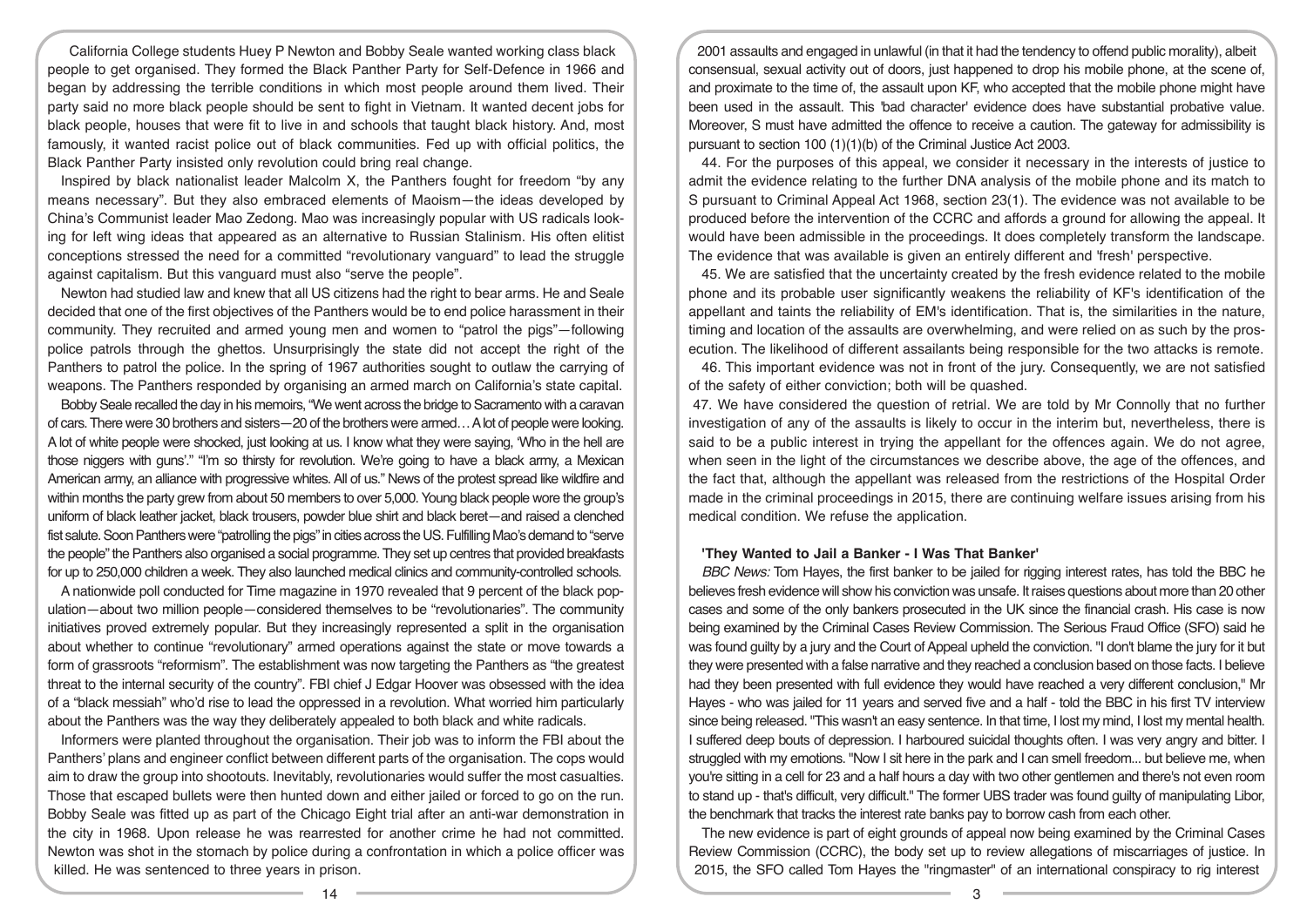rates. After a jury returned a guilty verdict, he became the first UK banker to be jailed since the financial crash Rulings made prior to his 2015 trial outlawed any consideration of a bank's commercial interests when setting the Libor benchmark. They followed evidence from a key prosecution witness, John Ewan, who said it was against the rules to allow a bank's trading positions to interfere with the process of setting that interest rate and that at no point did he suspect that was taking place.

Mr Hayes says the new evidence, of a conversation involving Mr Ewan at the body that regulates Libor, is in "stark contrast" to that testimony. The rulings have since been used by the SFO to prosecute 23 further defendants in subsequent trials for interest-rate rigging. However, more have been acquitted than convicted as defendants' lawyers questioned if traders' conduct was regarded as unlawful at the time. Criminal proceedings have also been issued in the United States against six defendants for the same offence, resulting in four convictions, two of which have been overturned.

*How Libor Works:* What the FTSE or Nikkei are to share prices, Libor is to interest rates an index that tracks the cost of borrowing cash between the banks. It's used to set interest rates on millions of residential and commercial loans around the world. To work out Libor each day, 16 banks answer a question - at what interest rate could they borrow money? They submit their answers and an average is taken and published as Libor (the London Interbank Offered Rate). The evidence against Tom Hayes and other traders consisted of messages and emails asking for those interest rates to be submitted "high" or "low". Mr Hayes acknowledges his hope was it might move the Libor average in favour of his bank, UBS, which could make or lose money on trades it had done linked to the Libor rate. "I sent emails and I made phone calls in full knowledge that all of these things were recorded. And I did it with abandon, because I didn't believe I was doing anything wrong," he said.

While prosecutors said it was "self-evidently" corrupt, a key plank of his defence was that it was normal practice to ask for "high" or "low" rates - as long as they were still accurate. Each day banks were able to borrow at a number of slightly different rates (e.g. Barclays offering 3.18%, HSBC offering 3.20%, Lloyds offering 3.19%), creating a narrow range of rates which were all accurate answers to the Libor question - at what interest rate could you borrow? It was standard industry practice, according to the CCRC application for Mr Hayes, to select a rate within that accurate range best suited to the bank's commercial interests - based, for example, on the trades it had done. That was, according to him and the other defendants in rate-rigging trials, in line with a fiduciary duty they had as part of their jobs to do all they could to maximise revenues and minimise losses for their banks.

However, in his closing speech to the jury, SFO prosecutor Mukul Chawla repeatedly attacked the idea of a range, claiming that "range…does not exist". Prior to Mr Hayes' trial, presiding judge Mr Justice Jeremy Cooke found that any attempt to influence a Libor submission to suit a bank's commercial interests was in breach of the rules. His finding, upheld by the Court of Appeal, established a precedent which was then used to prosecute 24 money brokers and traders at other banks such as Barclays and Deutsche Bank.

Mr Justice Cooke made his finding after seeing a witness statement from key prosecution witness John Ewan, who previously oversaw the rate-setting process at the British Bankers Association, which owned and supervised Libor. Mr Ewan's witness statement prior to Mr Hayes' trial stated that attempting to move Libor to help a bank's trades was against the rules. The former Libor manager at the British Bankers Association testified that "at no point" did he suspect this was taking place. If he had been aware of it, it would have been investigated and steps taken to stop it.

But while in prison Tom Hayes came across a transcript, disclosed in US criminal proceedings

"That said" – said the Court of Appeal – "the real problem in this case arises simply from the accident of the appellant's age and the timing of the relevant court appearances, which has resulted in the cliff edge of an adult sentence at the age of 18". The "accident" of T's age and the timing of court appearances is of particular concern knowing, as we do, about the delays and likely case timeframes in 2021 criminal justice. It highlights the huge impact that even the shortest of delays can have on how young people are dealt with by the courts, and how wary youth practitioners must be before time is allowed to elapse unnecessarily.

Wider impacts include rehabilitation periods of adult sentences which are much greater. Although in effect T will have engaged in the same rehabilitation work with Probation as his co-defendants did with the Youth Offending Team, the Community Order will take an additional year to be "spent" in terms of his criminal record, compared to a Referral Order which is spent as soon as it is complete. Similarly, the point of release from imprisonment, and the length of time defendants are subject to the Sex Offenders' Notification Requirements are also greater.

Of course, defendants who are accused of offences can cross the significant age threshold of 18 between the date of commission of the offence and the first court appearance. In that instance, the Youth Court has no jurisdiction to hear the case at all. Small impacts such as lack of access to YOT, the physical layout of the courtroom, the company of an appropriate adult, may all make a material difference to the experience of a very young adult in a criminal court, perhaps for the first time. The concept of RUI means it is increasingly the case that the timescales of police station cases are extended by months, if not years. These currently involve no fast-tracking provisions for young people, including those approaching their 18th birthday. This can also preclude young people from being eligible for youth cautions or out-of-court disposals designed to triage them away from the criminal justice system at the earliest stage.

In a time where, unfortunately, the timelines of the relevant court appearances are likely to cause a cliff edge of adult sentencing for youths who find themselves in the adult court arena – particularly those in multi-handed cases where control over proceedings is not all theirs – the 18th birthday of youth clients should be as important to youth practitioners as it is to youth defendants themselves. We must be ready to ensure that, despite their numerical age, young people who commit offences as young people are appropriately dealt with as just that.ey are sentenced principally considering their rehabilitation and the prevention of re-offending, whilst their friend is dealt with as an adult? What if the delays in the case which mean a defendant has turned 18 years old before sentence, are through no fault of theirs?

#### **The Black Panthers and the Revenge of the Revolution**

*Socialist Worker:* In a packed hall in downtown Chicago in 1969 Black Panther founder Bobby Seale stood alongside local leader Fred Hampton. He was making a speech to a newly established district of the party—the mixed crowd of black and white radicals hung on every word. "I'm so thirsty for revolution," said Bobby. "We're going to have a black army, a Mexican American army, an alliance with progressive whites. All of us. And we're going to march on this pig power structure. And we're going to say, 'Stick 'em up motherfucker. We've come for what's ours'."

Seale was channelling the spirit of rebellion that had been sweeping American cities for the past two years. The movement against the Vietnam War had fused with liberation struggles, and the urban uprisings that set alight scores of black ghettos. From 1964 to 1968 black people rose up in almost every city in the north east, the Midwest and California. When the Watts ghetto in Los Angeles exploded in rage in 1965, the authorities deployed 14,000 National Guard troops. In the repression that followed 34 people died and around 4,000 were arrested. In each, police racism was usually the trigger.

4 <del>13 13</del>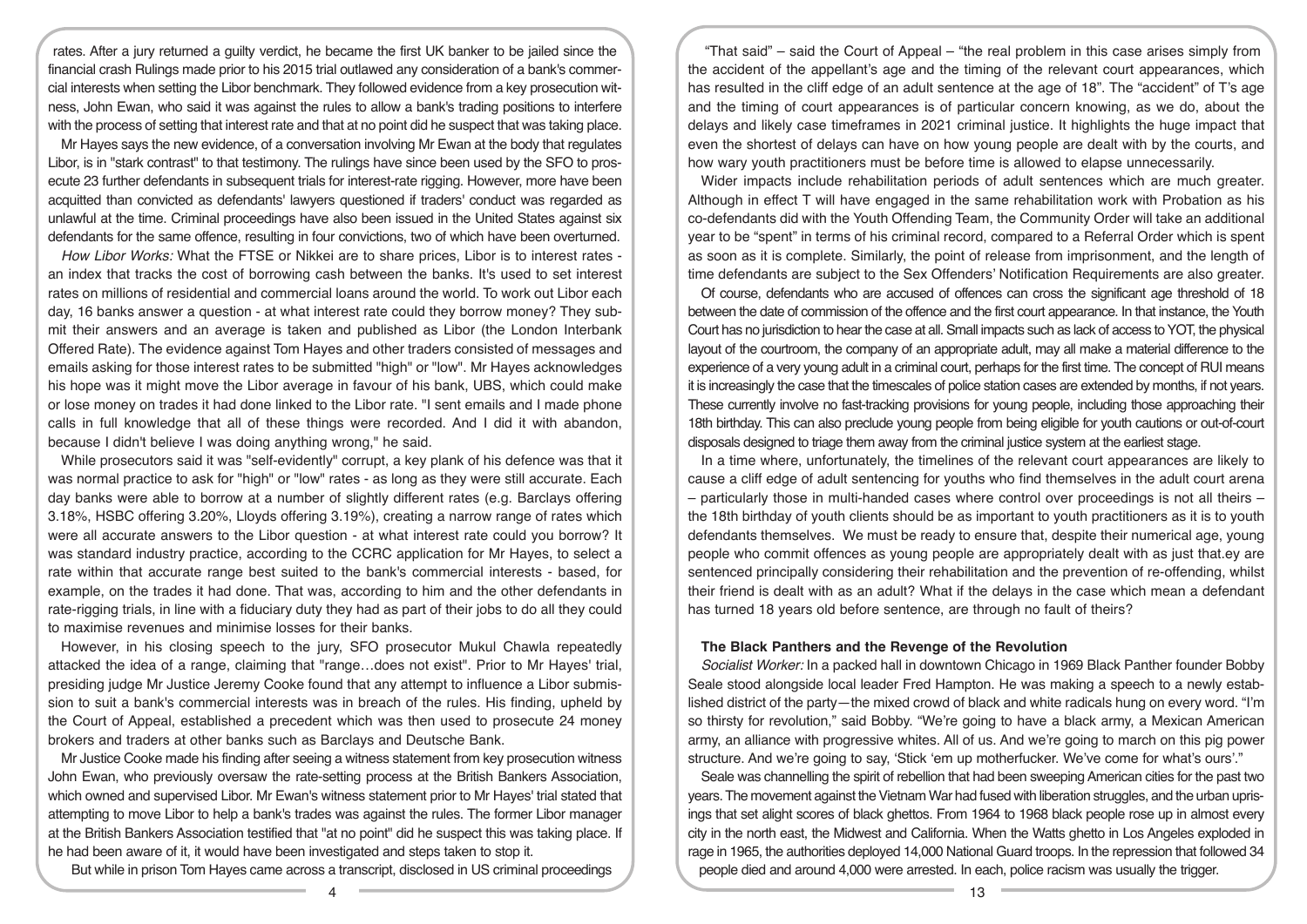Authority indicates that turning 18 is not a "cliff edge" in sentencing. In R v Clarke [2018] EWCA Crim 185, the Court of Appeal said that "reaching the age of 18 has many legal consequences, but it does not present a cliff edge for the purpose of sentencing" [paragraph 5] and that youth and maturity can be "potent factors" [paragraph 39] in determining sentence. But T's case is a vivid example of how unjust disparity still features – particularly in multi-handed youth/young adult cases. The important date is that at which there is a "finding of guilt", whether by plea or conviction. At paragraph 6.1 of the Overarching Principles, it is noted that "there will be occasions when an increase in the age of a child or young person will result in the maximum sentence on the date of the finding of guilt being greater than that available on the date on which the offence was committed."

In such situations, continues the Guideline, the Court should take as its starting point the sentence likely to have been imposed on the date at which the offence was committed. This includes young people who have not merely increased in childhood age, but who attain the age of 18between the commission of the offence and the finding of guilt. When this occurs, the purposes of sentencing adult offenders have to be taken into account, which are: the punishment of offenders; the reduction of crime (including its reduction by deterrence); the reform and rehabilitation of offenders; the protection of the public; and the making of reparation by offenders to persons affected by their offences.

The case of R v Ghafoor (Imran Hussain) [2002] EWCA Crim 1857 sets out these points which are reflected ins142 Criminal Justice Act 2003. Paragraph 6.3 of the Definitive Guideline states that when any significant age threshold is passed "it will rarely be appropriate that a more severe sentence than the maximum that the Court could have imposed at the time the offence was committed should be imposed." However, a sentence at – or close to – the maximum may be appropriate.

In the case of R v Amin [2019] EWCA Crim 1583, the Court of Appeal considered the case of Amin who was 17 at the time of commission of the offence but 18 at the time of conviction. Allowing the appeal, they quashed a sentence of 4 years' detention for a Detention and Training Order of 24 months. In that case, assessing the line of authority on this point and with reference specifically to section 6 of the Definitive Guideline, the Court reiterated that although it is not the sole factor, the age at the time of commission of the offence is a significant factor to take into account and remains the starting point for the sentencing tribunal.

Similarly, in R v Obasi [2014] EWCA Crim 581 [paragraph 6] the Court observed: "with respect to an offender who has crossed a relevant age threshold between the date of the offence and the date of conviction, culpability is generally to be judged by reference to the offender's age at the time of committing the offence".

Turning then to the judgment of the Court of Appeal in the case of T, setting out the considerations of disparity [paragraph 18] they remarked, adapting the well-known test of Lawton LJ in Fawcett [1983] 5 Cr.App.R. (S) 158: "looking at the matter in terms of disparity, the question is whether a right-thinking member of the public would consider that something had gone wrong with the administration of justice when this appellant received a substantial community sentence with significant requirements attached to it, yet his co-accused received shorter and less onerous Referral Orders instead, including in particular, a defendant who was only three months younger and who had pleaded guilty to the much more serious offence of inflicting grievous bodily harm". Having read Probation reports of T's engagement with the Community Order in the time awaiting Appeal, the Court of Appeal sought to achieve parity with the Referral Orders imposed on the co-defendants by reducing the length of the Community Order, and quashing its additional requirements.

but not at his trial. He says it shows taking trades into account was seen as acceptable if the rates submitted were "representative" - meaning they reflected the real rates at which banks were offering to lend cash that day. "I was going through piles of paperwork in my cell and I couldn't quite believe what I was reading. "John Ewan said in that conversation: 'I don't know if this is the result of any derivatives trading going on but the rates are representative so from that point of view I'm fine.'" "Now had commerciality not been allowed in the decision-making process, the moment he knew, or suspected that this was a result of derivatives trading going on, he wouldn't have cared whether the rates were representative or not, he would have straightaway said: 'Well, this is against the rules. I need to investigate.' "It's absolutely in complete contrast to the rulings made by the court, to the evidence given at my trial."

The BBC offered John Ewan an opportunity to comment but has received no response. At a later trial in early 2017 Mr Ewan acknowledged under cross-examination it was legitimate to set Libor with commercial interests in mind within the range of high or low rates that were "representative" of offers in the market. The defendants in that trial were acquitted.

Mr Hayes has filed an application, running to more than 2,300 pages, currently being considered by the CCRC, the body set up to review miscarriages of justice. In it he also questions why key evidence of Bank of England involvement in "rigging" Libor was not disclosed at his trial.

In 2017, the BBC discovered a secret recording implicating the Bank of England in rigging Libor in 2007 and 2008, pressuring banks to under-state what they were paying to borrow cash - a practice known as "low-balling", for which banks have been fined. It prompted MPs to call for an "immediate inquiry". "Unfortunately some of that evidence was not actually in front of my jury," Mr Hayes said. "But there was no desire to go after the real story here, which was the low-balling story - which was the submission of false and inaccurate rates - because it was just easier for everyone to go after the traders. At the time it was expedient that, for political reasons, a banker went to prison and I was that banker. I was given an egregious sentence and my life destroyed."

In 2019, after noting evidence of Bank of England involvement in manipulating Libor, a senior New York judge, Colleen McMahon, gave former Deutsche Bank trader Gavin Black and supervisor Matt Connolly, both convicted by a jury of manipulating Libor, light sentences of "home confinement". "At certain times, such as during the height of the 2008 financial crisis, submissions were actually being manipulated at the request of the Bank of England," Judge McMahon stated in her sentencing remarks. She later added: "I'm always uncomfortable when I'm asked in any context - it usually happens in the drug context - to sentence the low man on the totem pole while the big guy goes free." The Bank of England has said Libor was not regulated in the UK at the time. The SFO maintained throughout Mr Hayes' trial and subsequent trials between 2016 and 2019 of traders at Barclays and Deutsche Bank that it was investigating low-balling and would pursue the evidence "as high as it went". However in December 2019, it shut down its investigation into low-balling. In a short statement, the SFO said: "Tom Hayes was found guilty by a jury of manipulating the Libor benchmark, and the Court of Appeal upheld Tom Hayes' conviction."

#### **More Than 1,000 Prison Staff Dismissed for Misconduct**

More than 1,000 prison staff have been dismissed for misconduct over the past six years, figures from the Ministry of Justice show. They include 43 who lost their jobs after they were found to have embarked on inappropriate relationships with prisoners. Other reasons for dismissal included "breach of security", being "unfit for duty through drink or drugs", use of unnecessary force on prisoners, and being asleep on duty. In all, 1,121 staff were dismissed for misconduct between 2014 and 2020 at English and Welsh prisons, the Mail on Sunday reported. Responding to a Freedom of Information request, the Ministry of Justice said: "The vast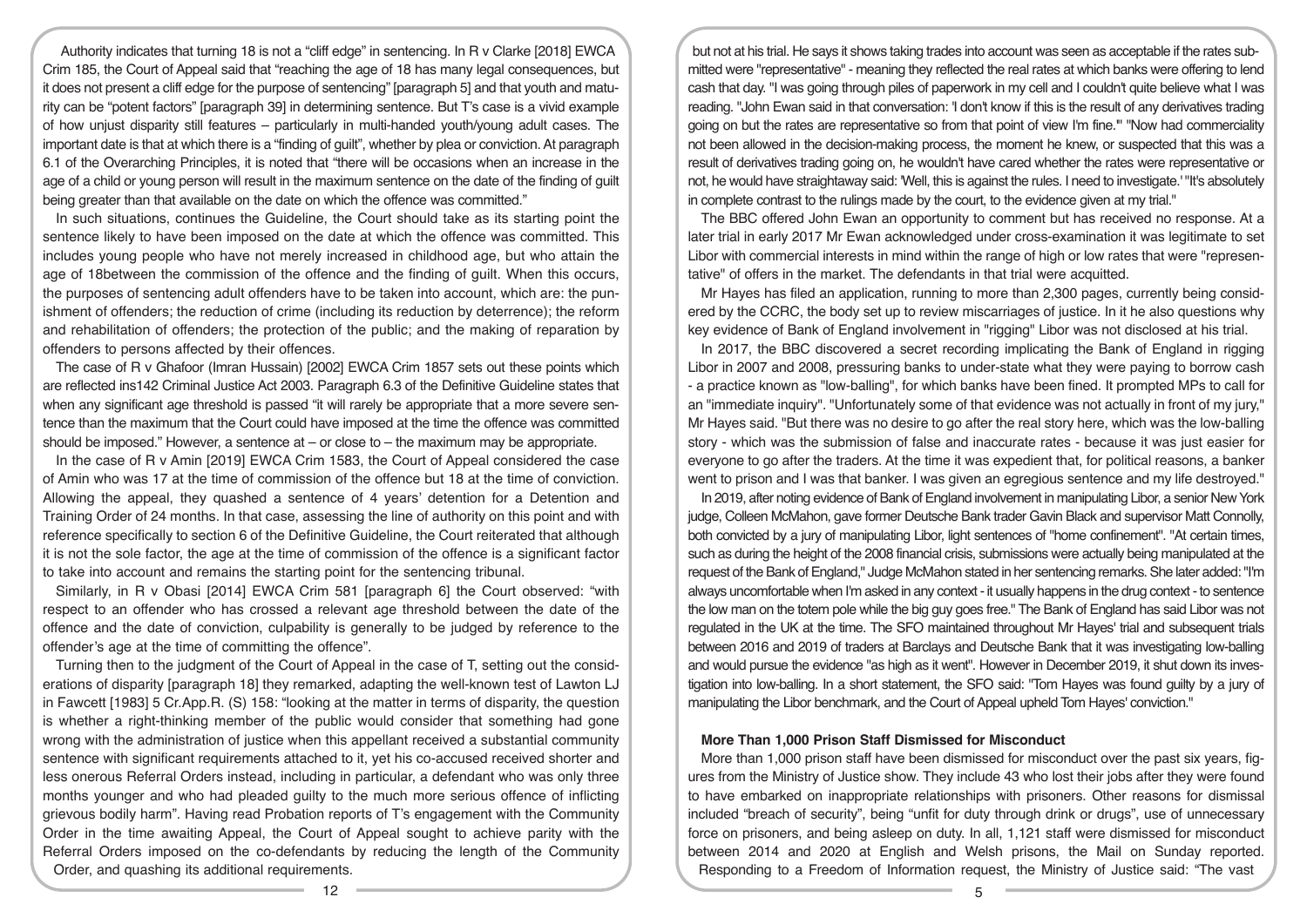majority of prison officers and other staff carry out their duties to the high standards the public rightly expect, but the small minority who fall short of those standards are held to account."

Only a small proportion of misconduct investigations result in dismissal. Last year Inside Time reported that in one 12-month period alone, the 2018/19 financial year, a total of 2,511 prison staff were the subject of investigations – an increase of 33% on the previous year's figure. The three most common kinds of allegation related to breach of security (496 cases), performance of duties (467) or unprofessional conduct (446). There were 169 staff investigated for assault/unnecessary use of force on a prisoner, 38 for having an inappropriate relationship with a prisoner, 24 for sexual harassment/assault, 14 for corruption, and 37 for being asleep on duty. The problem is a long-running one. An earlier newspaper investigation, in 2007, uncovered figures showing that 1,300 prison officers were found guilty of misconduct between 2000 and 2006 for a similar range of offences.

# **Gary Williams CCRC Referal to CoA Shot Down**

1. On 16 July 2007 the appellant was sentenced to imprisonment for public protection with a minimum term of 7 years in relation to Counts 1 and 10. Concurrent determinate terms were imposed in relation to Counts 3 and 4 with no separate penalty on Count 9. He was tried with four other men who were charged with associated offences. One of his co-accused was a man named Isaac Frazer. Frazer was convicted inter alia of possession of firearm with intent to endanger life. This was not the same firearm as that referred to in Count 1. He was sentenced to imprisonment for public protection. The minimum term in his case was 5 years.

2. In 2010 the appellant applied for leave to appeal against his convictions on Counts 1, 3 and 4. His application was based on medical evidence relating to an injury he had sustained at the time of the incident involving the firearm. The evidence had not been called at the trial. It was said that it supported the appellant's case that he had not had possession of the firearm as alleged by the prosecution because the injury was consistent with the appellant having been struck with a blunt object such as a firearm. His case at trial was that this is how he had sustained his injury. He alleged that it was his co-accused Frazer who had struck him in this way. The applications for leave to appeal and for permission to rely on medical evidence were refused: [2011] EWCA Crim 128. The full Court determined that the appellant could have called the evidence at trial. There was no reasonable explanation for his failure to do so. He chose to run his defence in a manner which did not include any reference to medical evidence. He had been treated immediately after the incident some 35 miles away under a false name. For tactical reasons he did not disclose this at trial. Thus, the evidence sought to be introduced did not meet the criterion in Section 23(2)(d) of the Criminal Appeal Act 1968.

3. The case comes before us now by reference of the Criminal Cases Review Commission ("CCRC") pursuant to s 9(2) of the Criminal Appeal Act 1995. The CCRC decided to refer the convictions on Counts 1, 3 and 4. They did so on the grounds that there was fresh evidence that the appellant did not bring the firearm to the scene of the relevant incident and that the fresh evidence supported the appellant's case that the firearm had been in the possession of the co-accused Frazer. The fresh evidence consisted of what was said to be a confession by Frazer that the firearm was his.

34. In those circumstances it is not necessary for our determination of this appeal to reach any concluded view on the admissibility of the letter in proceedings involving the appellant and Frazer. However, the point was fully argued and it is appropriate that we express our view, albeit obiter.

35. In writing Mr Evans argued that, had the letter been available at trial, it would have been served on the prosecution by those representing the appellant. He suggested that it was

Conclusion: The Court of Appeal has clarified that interest will generally not be awarded on general damages in police civil actions, and that judges should explain the approach they have adopted. In upholding a significant level of exemplary damages on the facts of Rees, the Court endorsed the guidance in Thompson (at p.516A-B) that circumstances "can vary dramatically from case to case", and that the figures outlined in that case were not intended to be applied in a "mechanistic manner" [53].

## **"A Tale as Old as Crime": Crossing the Significant Age Threshold Into Adulthood**

*Chloe Birch, Carmelite Chambers:* In reviewing the case of R v T [2020] EWCA Crim 822, Chloe Birch sets out the considerations for those who turn 18 between commission of an offence, date of conviction, and sentence. Sentencing in the Youth Court is governed by Youth Sentencing Principles, which are - for understandable reasons – different to those which govern the adult sentencing regime. When sentencing young people in the criminal courts, tribunals must have regard to the principal aim of youth justice: to prevent offending by children and young people. The focus is on rehabilitation where possible – so say the Overarching Principles of the Sentencing Children and Young People Definitive Guideline. But, what about those who commit an offence as a young person of 16 or 17 years old and are 18 by the time of conviction? Should they be sentenced as the adult they have become, by virtue of their numerical age, or as the child they were when the offence was committed? What about co-defendants who are still 16 or 17 years old, or younger? Is it right that thR v T [2020] EWCA Crim 822

In the recent case of R v T [2020] EWCA Crim 822, the Court of Appeal considered the disparity in sentence between defendants who had taken part in committing the same offence but were dealt with separately for sentence in the Youth Court and the Crown Court. The case began as an allegation of section 18 GBH with intent against six youth defendants – all of varying ages: the youngest being 14, and the oldest being the appellant, T (who was 17 at the time of the offence). The six youths appeared before the Youth Court for their first appearance on 27th August 2019, when their case was sent to the Crown Court. The first hearing – as per the normal timescales – at the Crown Court, was 24th September 2019, which happened to be T's 18th birthday. The Crown indicated that if the defendants who had caused the complainant's fractured cheekbone, and produced the knife and committed the stabbing, were to plead guilty to the GBH offences, pleas to s4 Public Order would be available for, and acceptable from, the remaining defendants – including T. T had no control over the pleas of the others.

The two leading offenders did plead guilty to the GBH offences, but not until November 2019 – by which time T was 18 years and 2 months old. Once these pleas were formally entered, pleas to s4 public order were accepted from the remaining defendants, all of whom – apart from T – were remitted to the Youth Court for sentence. Even the two who had pleaded guilty to GBH. Because T had entered his guilty plea as an adult, he remained in the Crown Court for sentence. He was the only one over 18 years old at the date of the pleas being entered. T was sentenced to an 18-month Community Order with what the Court of Appeal called "substantial requirements".

The remaining co-defendants were all sentenced at the Youth Court. Under the youth sentencing principles, because they had pleaded guilty to a first time offence, they were all entitled to a Referral Order – which all of them received – even the two who had pleaded guilty to fracturing a cheekbone and stabbing. T's role was far less serious than either of these, and yet his sentence was more onerous. The other offenders who, like T, had pleaded guilty to section 4 Public Order received Referral Orders of 3 months in length. Of note, the stabber had since also turned 18 years old – after the case had been remitted to the Youth Court for sentence. T appealed his sentence on the grounds that it was manifestly excessive compared to the sentences imposed on the co-defendants.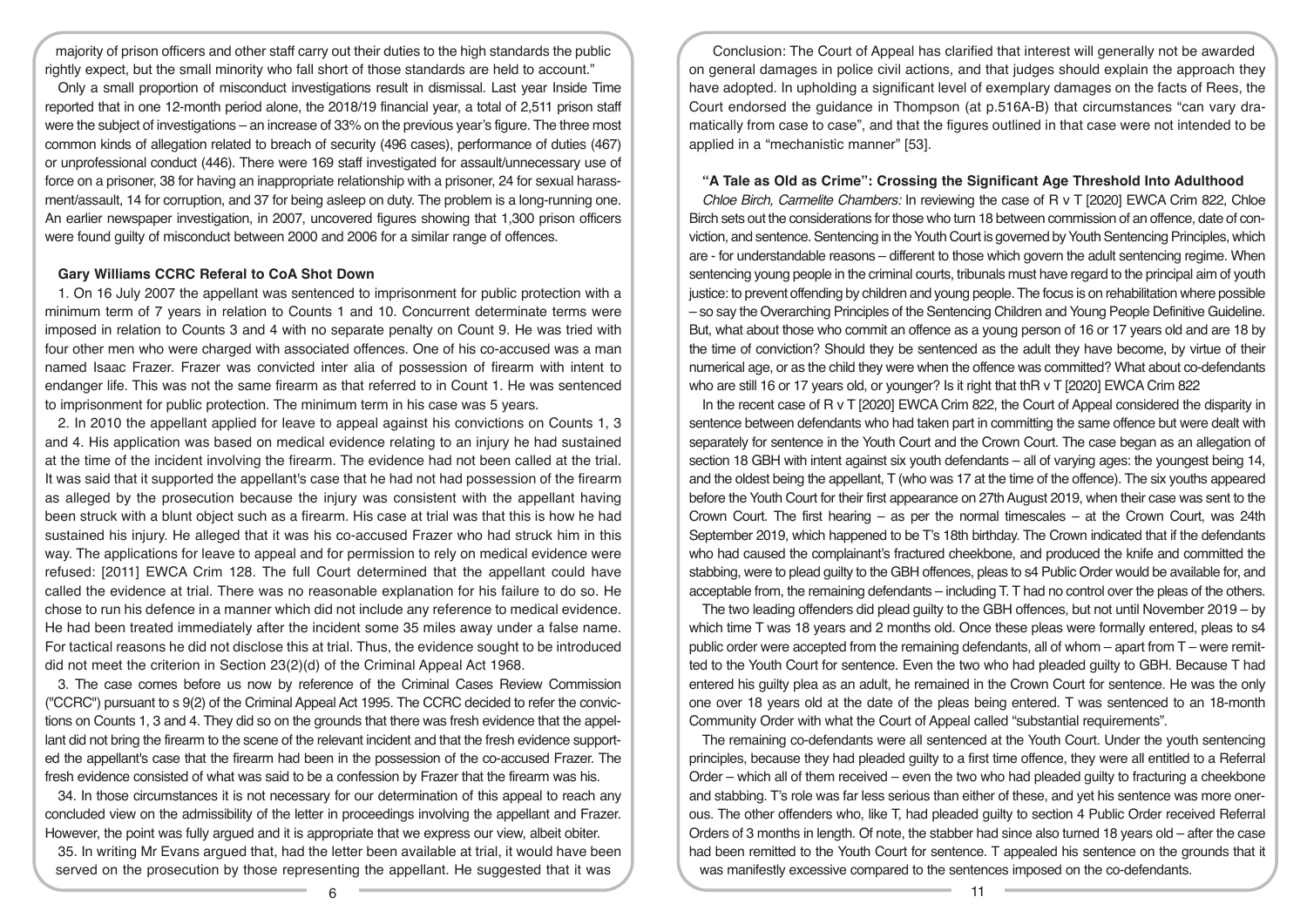al behaviour". She awarded £150,000 in total, split between the original three claimants (the other two did not seek to appeal). Interest on each award from the date of the judgment.

Dismissing the claimant's appeal that the award of damages – particularly as regards loss of liberty – had been too low, the Court of Appeal accepted that the judge had, properly, "cross-checked" the basic award against awards in personal injury cases (per Thompson at p.512A-D); and had regard to awards for unlawful immigration detention (in particular AXD v Home Office [2016] EWHC 1617 (QB)) but concluded that such cases were not "ideal comparators" [26]-[27]. The award for loss of liberty had not been too low bearing in mind: the "progressively reducing scale" as the period of detention went on (per Thompson at p. 515E-F); the split between awards for distress, loss of liberty and aggravated damages (c.f. AXD where there had been a single basic award); and the facts of AXD, where the claimant faced being returned to a country where he believed he would be tortured and persecuted [31]. Likewise, the Court of Appeal was not persuaded that the judge had been wrong to award interest from the date of her judgment as opposed to the date when no evidence was offered in the Crown Court, or the date of issue.

It was accepted that section 35A of the Senior Courts Act 1981 conferred a discretion to award interest (c.f. in personal injury cases). Moreover, there was a principled basis for withholding interest, namely that in making the awards for damages, the judge had already taken into account all matters – e.g. distress, disappointment, and other damage – leading up to the judgment: Saunders v Edwards [1987] 1 WLR 1116, per Kerr LJ at p. 1129G regarding damages for disappointment and inconvenience, who held "…without purporting to lay down any rigid rules, it is generally better to award a global sum under this head of damages, without the addition of any interest", and Holtham v Commissioner of Police for the Metropolis (The Times, 28 November 1987), the latter concerning damages for wrongful arrest and false imprisonment, applied [39], [42], [45].

The judge had therefore been entitled not to award interest "on any element of the award for nonpecuniary loss" [43]-[44]. This did not mean that general damages should not be increased to take account of inflation (per Thompson at p. 517E) as the judge had done [41], [45]. Accordingly, the Court of Appeal held at [47]: "the better course for judges in cases of this kind will usually be to fix an award of damages both to reflect intervening inflation (having regard to the Thompson criteria) and then also to reflect the fact that the award of damages is being calculated by assessing the situation up to and as at the date of judgment. If that is done there will then be no call for an award of interest under s.35A of the 1981 Act. On the footing that a judge does proceed on that basis then I consider, all the same, that it would be good practice for him or her expressly to state, albeit briefly, that that is indeed the position being adopted." The Court of Appeal was satisfied that the judge had taken this course, even though she had not spelt it out [48].

The respondent Commissioner's cross-appeal against the award of exemplary damages was also dismissed. The prosecution had collapsed in circumstances of notoriety, and the officer who authorised it on a tainted basis had been of a senior rank capable of attracting a maximum award of damages (per Thompson at p. 517C-D) [51]. The judge had considered and rejected the arguments that aggravated damages would suffice, and that there had already been sufficient public scrutiny of the police misconduct. Although it was relevant that the Commissioner had only been vicariously as opposed to personally liable (per Thompson at p. 512H) this was not determinative and would be the case in almost all cases of this kind [51]. The award of £50,000, per claimant, was significantly less than the £50,000 (£91,500 adjusted for inflation) said to be the "absolute maximum" for an award of exemplary damages in Thompson (at p. 517C-D and p. 520A) [52], [54], [55].

"inconceivable that the prosecution would not have charged Frazer" with the firearms offences with which the appellant was charged. He went on to say that the prosecution might have discontinued the case against the appellant rather than present opposing cases before the jury. We reject both of those propositions. It is wholly unrealistic to suppose that the prosecution would have charged Frazer on the basis of a doubtful confession when the surrounding evidence did not support the confession. Still less would the prosecution have discontinued the case against the man in respect of whom the evidence was very strong.

36. Mr Evans's subsidiary submission was that the confession in the letter would have been admissible under Section 76A of the Police and Criminal Evidence Act 1984. The relevant parts of this provision are as follows: (1) In any proceedings a confession made by an accused person may be given in evidence for another person charged in the same proceedings (a co-accused) in so far as it is relevant to any matter in issue in the proceedings and is not excluded by the court in pursuance of this section. (2) If, in any proceedings where a co-accused proposes to give in evidence a confession made by an accused person, it is represented to the court that the confession was or may have been obtained— (a) by oppression of the person who made it; or (b) in consequence of anything said or done which was likely, in the circumstances existing at the time, to render unreliable any confession which might be made by him in consequence thereof, the court shall not allow the confession to be given in evidence for the co-accused except in so far as it is proved to the court on the balance of probabilities that the confession (notwithstanding that it may be true) was not so obtained. (3) Before allowing a confession made by an accused person to be given in evidence for a co-accused in any proceedings, the court may of its own motion require the fact that the confession was not obtained as mentioned in subsection (2) above to be proved in the proceedings on the balance of probabilities.

37. Mr Evans submitted that the letter was a confession made by Frazer. Frazer was charged in the same proceedings as the appellant. The confession was relevant to the issue of who produced the gun in the alleyway and, in consequence, the guilt of the appellant in relation to the counts concerning that firearm. There would have been no basis to exclude the confession, there being no evidence of oppression or things being said or done to render the confession unreliable.

38. Mr Jarvis argued that Section 76A was enacted in order to give effect to a recommendation of the Law Commission made in its report published in 1997 entitled Evidence in Criminal Proceedings: Hearsay and Related Topics. The Law Commission drafted a provision which was repeated in Section 76A as enacted. The Law Commission referred to Myers [1996] 2 Cr App R 335 and expressed the view that the ratio in Myers should be given statutory force. Myers concerned two defendants jointly charged with murder. An out of court confession by one defendant was admitted at the instigation of the other defendant in support of his defence. This court upheld the admission of the evidence. By reference to those matters Mr Jarvis submitted that Section 76A cannot apply where, as here, the defendants are not jointly charged with the same offence. "Another person charged in the same proceedings" means jointly charged.

39. The origin and operation of Section 76A were considered by this court in Finch [2007] EWCA Crim 36 at [16]. In Finch Hughes LJ (as he then was) considered the meaning of the term "another person charged in the same proceedings" in the context of an argument that this included someone who had been charged jointly with the defendant who wished to rely on the out of court confession but who had pleaded guilty in advance of the trial. It was concluded with certainty that someone who had pleaded guilty was not charged in the same proceedings. Such a person is not a person charged with an offence for the purpose of his status as a witness. In

 $\sim$  7